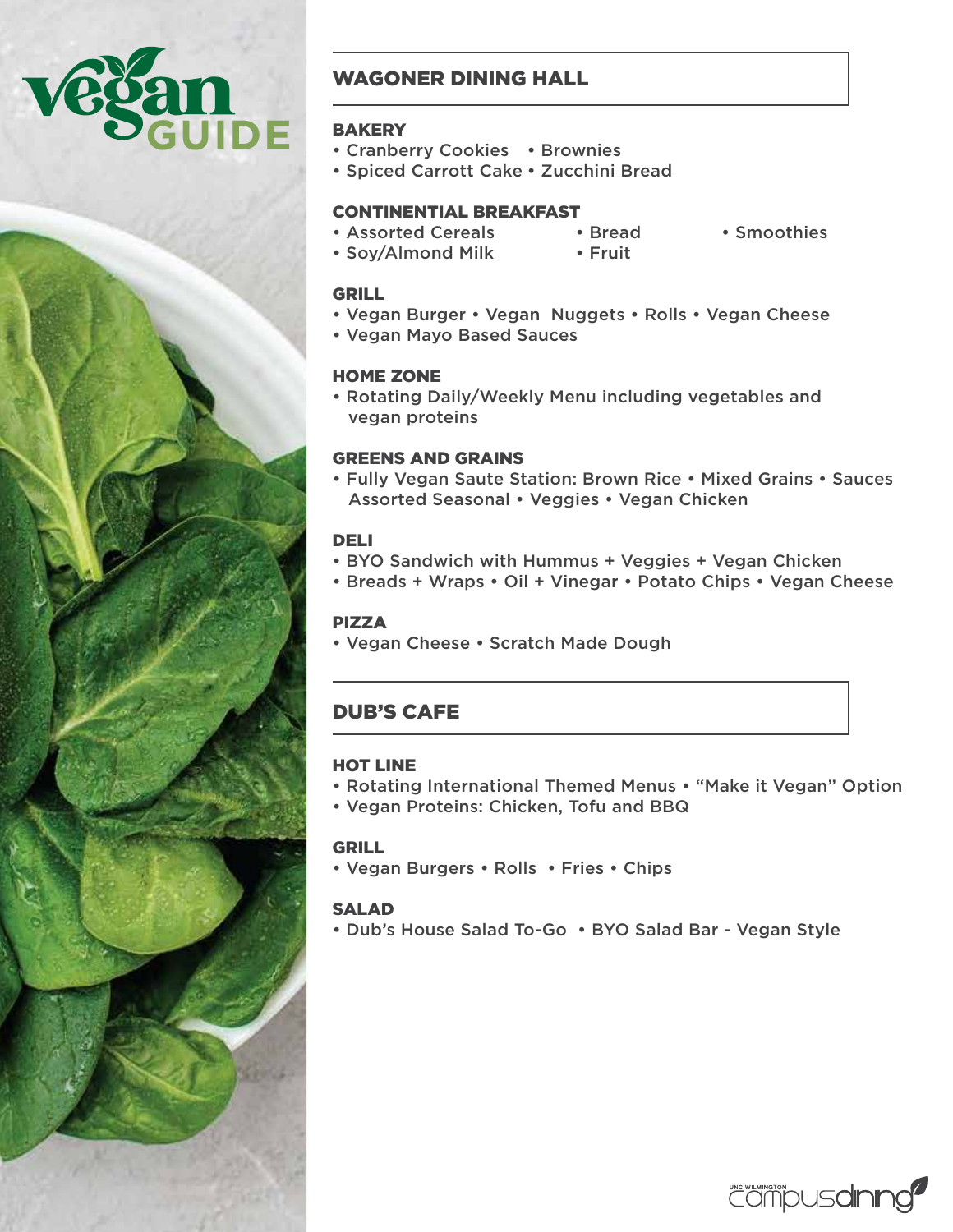

## THE SHORE DINING HALL

### BAJA

• Any Entree with or without Vegan Chicken

### DAYBREAK

- Brunch Burger with Tofu or Vegan Burger Patty Vegan Early Riser Breakfast Plate
- PLT with Portobello and Tofu Tots Berries

### CAROLINA HOME

LUNCH

• Veg Head Wrap • BYO Sandwich with Hummus, Veggies + Spreads

### EVERYTHING BOWL

• This station is entirely vegan with the exception of the any Chicken Breast item.

### ALLERGEN LOCKERS/TO-GO

•Vegan Options will be available

## HAWK'S NEST

### JOLE MOLE

- Vegan BBQ Beyond Taco Meat Veggies Rice n' Beans Vegan Cheese
- Toppings + House-made Sauces

#### SMOKED

• Vegan BBQ • BBQ Sauces • Maple-Glazed Sweet Potato Wedges • Roasted Green Beans

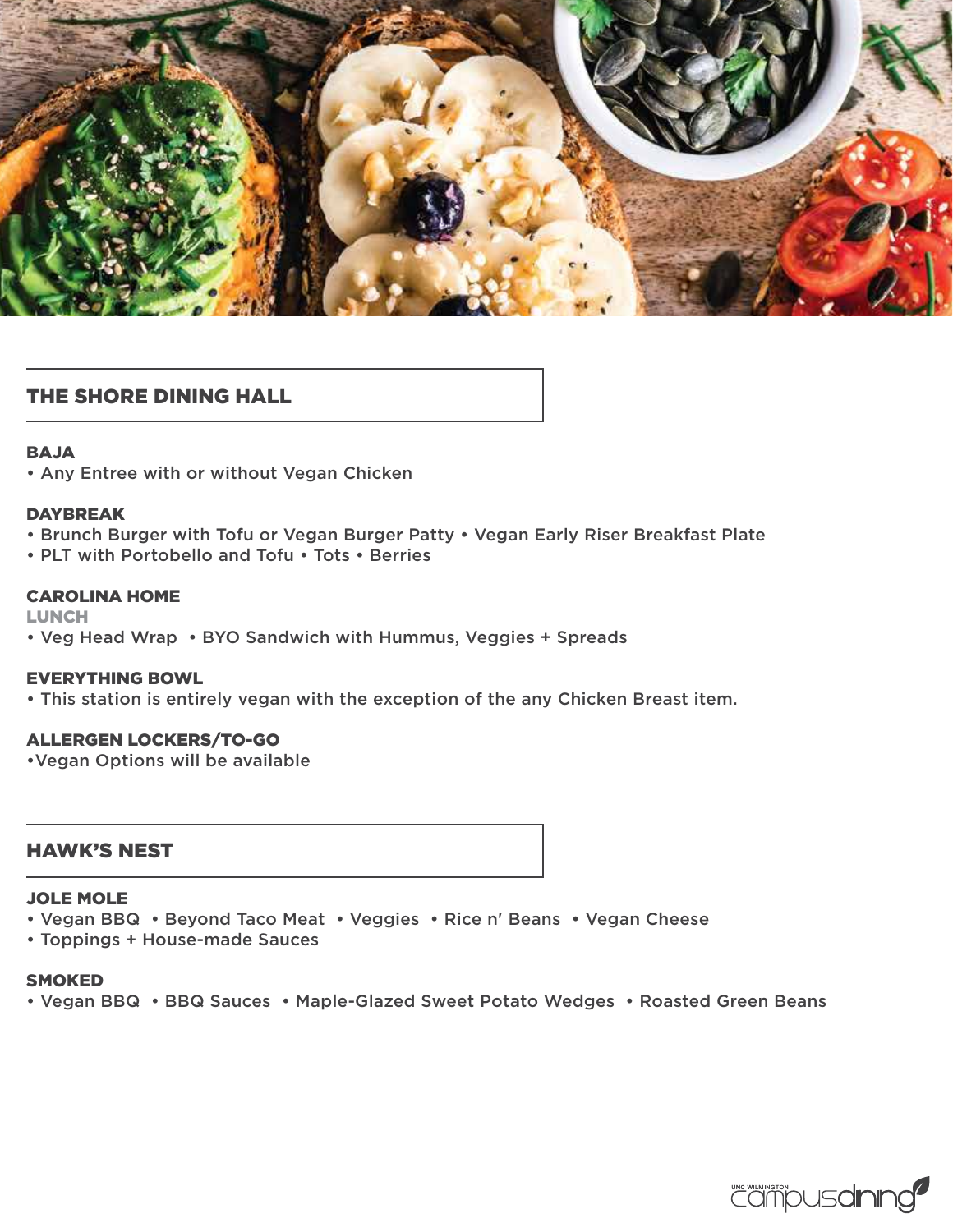# PANDA EXPRESS

#### SIDES

- Vegetable Spring Rolls Chow Mein Steamed Brown Rice
- Super Greens (Broccoli, Kale, Cabbage) Steamed White Rice
- Fortune Cookie

### **SAUCES**

- Teriyaki Sweet & Sour Sauce Chili Sauce Soy Sauce
- Potsticker Sauce Hot Mustard Plum Sauce

## CHICK-FIL-A

## BREAKFAST

• Hash Browns • Fruit Cup

## LUNCH/DINNER

- Market Salad (Ask for the salad with no chicken or blue cheese)
- Grilled Cool Wrap (Ask for no cheese or chicken)
- Waffle Potato Fries

### **SAUCES**

- Vegan Light Balsamic Vinaigrette Light Italian Dressing
- Polynesian Sauce• Chili Lime Vinaigrette

## **SUBWAY**

## ENTREES

• Veggie Delight Sandwich

### BREADS

- Italian, 9-Grain Wheat Harvest Hearty Italian Roasted Garlic
- Sourdough Slider Rolls

## SAUCES/SPREADS

- Guacamole Deli Brown Mustard Yellow Mustard
- Mustard Seed Spread Oil & Vinegar Subway Herb Garlic Oil
- Subway Vinaigrette Sweet Onion Sauce

## SIDES

• Lay's Chips • Applesauce